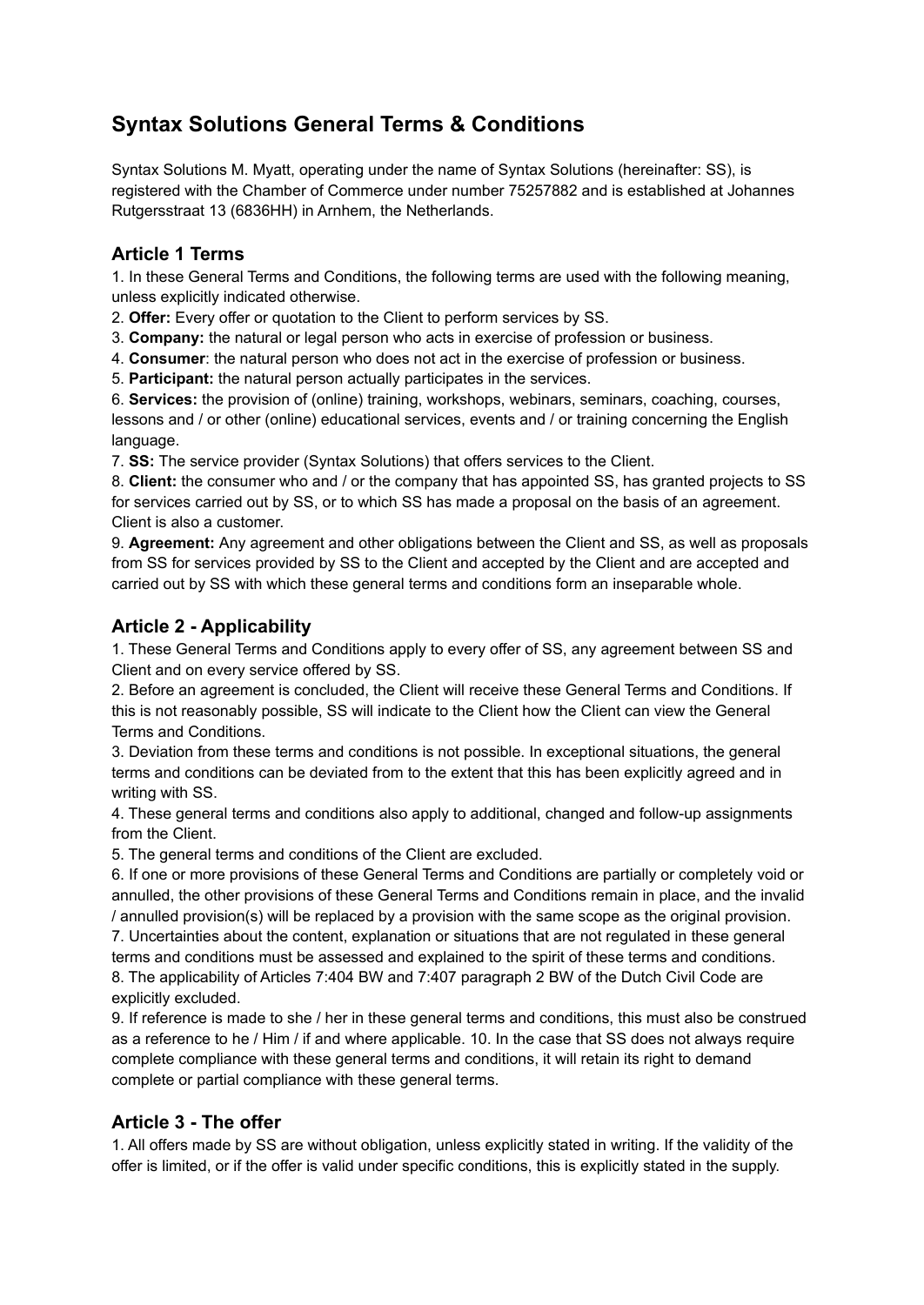2. SS is only bound by an offer if it is confirmed in writing by the Client within 30 days or by booking a service. Nevertheless, SS has the right to refuse a (potential) Client for well-founded reasons.

3. The offer contains a description of the services offered. The description is sufficiently specified, so that the Client is able to make a good assessment of the offer. Any data in the offer are only an indication and cannot be grounds for any compensation or termination of the agreement.

4. Offers or quotes do not apply to follow-up assignments automatically.

5. Delivery times in the offer of SS are, in principle, indicative, and in the event of exceeding, it does not give a right to dissolution or compensation, unless explicitly agreed otherwise.

### **Article 4 - Establishment of the Agreement**

1. The Agreement is concluded at the moment that Client has accepted an Offer or Agreement of SS by sending a signed copy (scanned or original) to SS, or gives an explicit and unambiguous agreement to the Offer by email.

2. SS has the right to revoke the (signed) agreement within 5 working days of receiving the acceptance.

3. SS is not bound to an offer if the Client could reasonably expect or should understand or should have understood that the offer contains an apparent error or misspelling. Client cannot derive any rights from such error or misspelling.

4. If the Client cancels an already confirmed assignment, the costs already incurred (including the time spent) will be charged to the Client.

5. Any agreement entered into with SS or a project allocated to SS by the Client is concluded with the company and not with an individual person connected to SS.

6. The right of withdrawal of the Client being a company is excluded unless otherwise agreed. The Client being a consumer has right to withdrawal during the legal period of 14 days, unless SS has already commenced the service with the consent of the Client. The Client waives his / her right of withdrawal by means of this consent.

7. If the agreement is entered into by several Clients, each Client is individually jointly and severally liable for the fulfillment of all obligations arising from the Agreement.

### **Article 5 - Duration of the Agreement**

1. The Agreement shall be entered into for a fixed period, unless the content, nature or scope of the assignment implies that it has been entered into for an indefinite period. The duration of the assignment partly depends on external factors, including, but not limited to the quality and timely delivery of the information that SS obtains from the Client.

2. Both the Client and SS can terminate the agreement on the basis of an attributable shortcoming in the fulfillment of the agreement if the other party has been notified in writing and a reasonable period has been given to fulfill its obligations and they still fail to meet their obligations. This also includes the payment and cooperation obligations of the Client.

3. The termination of the Agreement does not affect the payment obligations of the Client to the extent that SS has already carried out work at the time of the dissolution or has provided services. Client must pay the agreed compensation.

4. The agreement cannot be canceled in the meantime, unless the parties have explicitly agreed otherwise.

5. Both the Client and SS can terminate the agreement without further notice of default in writing with immediate effect in the event that one of the parties is in suspension of payment, has filed for bankruptcy, or the company in question ends by liquidation. If a situation as mentioned above occurs, SS is never obliged to refund applicable funds and / or compensation.

#### **Article 6 - Cancellation**

1. Prior to the commencement of the Service, The Client, being a Consumer, has the right to Cancel the agreement. In case of a premature termination of the Agreement, the Client owes SS the costs actually incurred up to that point at the agreed (hourly) rate.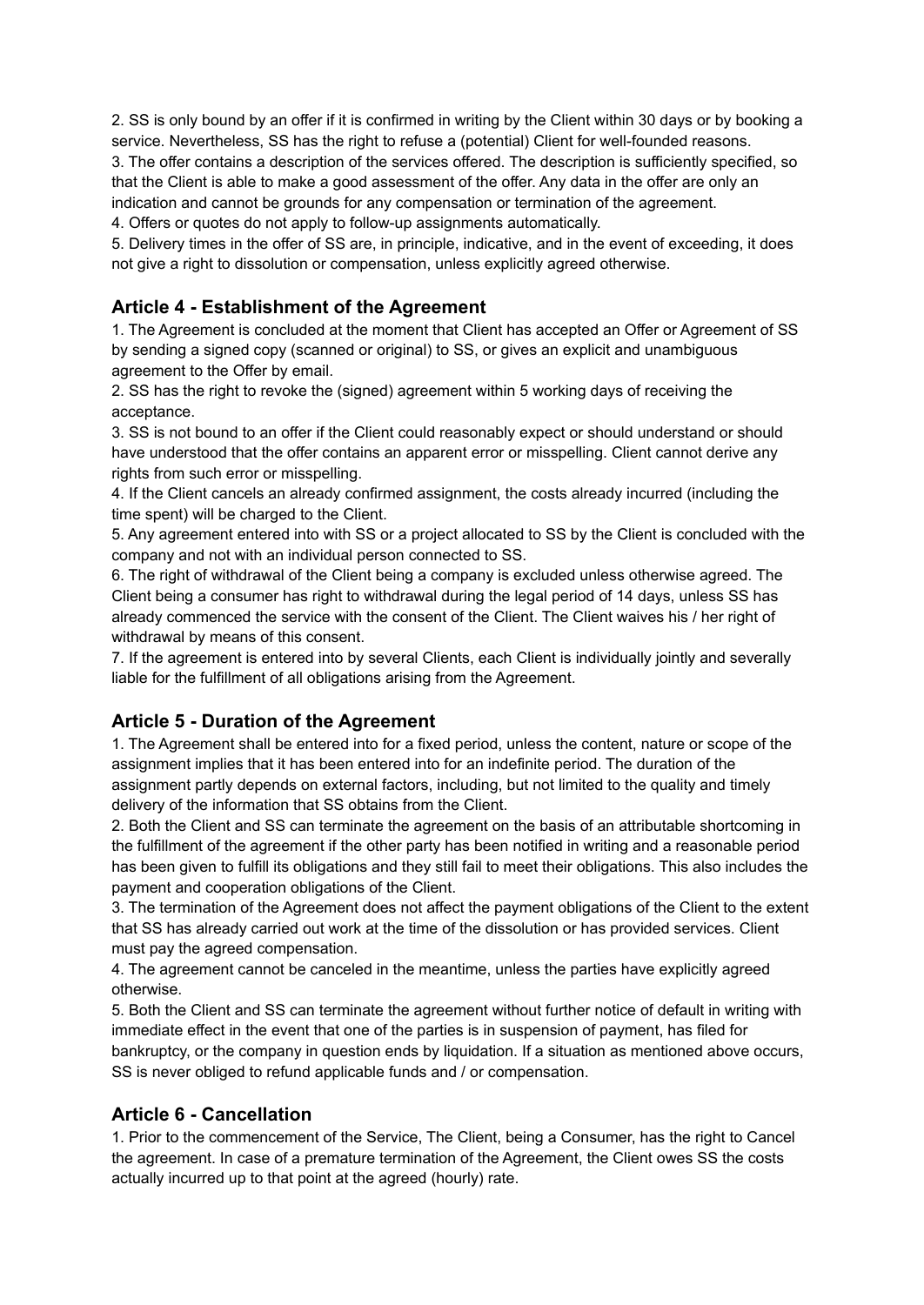2. If the Client wishes to cancel an already confirmed agreement, this can only be carried out by written notification to SS. The date of the service starts the date in the agreement concluded by SS with the Client. To determine the time of cancellation, the moment of receipt of the aforementioned cancellation at SS applies.

3. The applicability of art. 7: 408 Paragraph 1 of the Dutch Civil Code is explicitly excluded.

4. Funds already paid shall not be refunded in principle, unless the agreement has been terminated by the Client's meant interests and with SS agreed in writing. If the Client terminates the agreement before the service has been completed or the time for which the agreement has been entered into has expired, the outstanding costs of the Service will be charged to the Client. The provision of this takes into account, among other things, the activities already carried out by SS, the advantage that the Client has enjoyed, and the grounds on which the agreement has been terminated.

5. Without prejudice to the previous paragraph, the Client owes the full costs of the service to SS if the end of the agreement is attributed to the Client and the payment of the complete costs in view of the circumstances of the case is reasonable. This will be the case if the Client stops the service on his own initiative due to, among other things, but not limited to: reduced motivation, lack of time, finding another job, starting with another training, or any other reason for which the Client himself terminates the Agreement in the interim and SS cannot reasonably be blamed for this.

6. Costs related to Educational Material already delivered or made available to the Client are never eligible for a refund.

#### **Article 7 - Execution of services**

1. SS will make efforts to implement the agreed service with the greatest possible care as would be expected from a good service provider. SS is responsible for a professional and independent service. All services are carried out on the basis of a best efforts obligation, unless a result has been agreed explicitly and in writing which has been described in detail.

2. The agreement on the basis of which SS performs the services is leading for the size and scope of service. The agreement will only be carried out for the benefit of the Client. Third parties cannot derive any rights from the content of the services carried out in connection with the agreement.

3. The information and data provided by the Client are the basis on which the services and prices offered by SS are based. SS has the right to adjust its services and prices if the information provided appears to be incorrect and / or incomplete.

4. In the implementation of the services, SS is not required or obliged to follow the Client's instructions if doing so alters the content or extent of the agreed services. If the instructions provide further work for SS, the Client is obliged to reimburse the additional costs accordingly based on a new offer.

5. SS is entitled to engage third parties at their own discretion for the implementation of the services. 6. If the nature and duration of the assignment demand, SS shall keep the Client aware of the progress in the interim through the agreed manner.

7. The performance of the Services is based on the information provided by the Client. If the information has to be changed, this may have consequences for any established planning. SS is never liable for adjusting the planning. If the commencement, progress or delivery of the Services is delayed because, for example, the Client has not supplied all the requested information or has not provided it on time or in the desired format, does not provide sufficient cooperation, a possible advance has not been received in time by SS, or due to other circumstances which are at the expense and risk of the Client, there is a delay, then SS is entitled to a reasonable extension of the delivery or completion period. All damage and additional costs as a result of delay due to a cause as mentioned above are for the account and risk of the Client.

#### **Article 8 - Client obligations**

1. The Client is obliged to provide all requested information and annexes and / or related data to SS in the desired form for the purpose of correct and efficient implementation. In the absence of this, it may be possible that SS cannot achieve a full implementation and / or delivery of the relevant services. The consequences of such a situation are at all times at the cost and risk of the Client.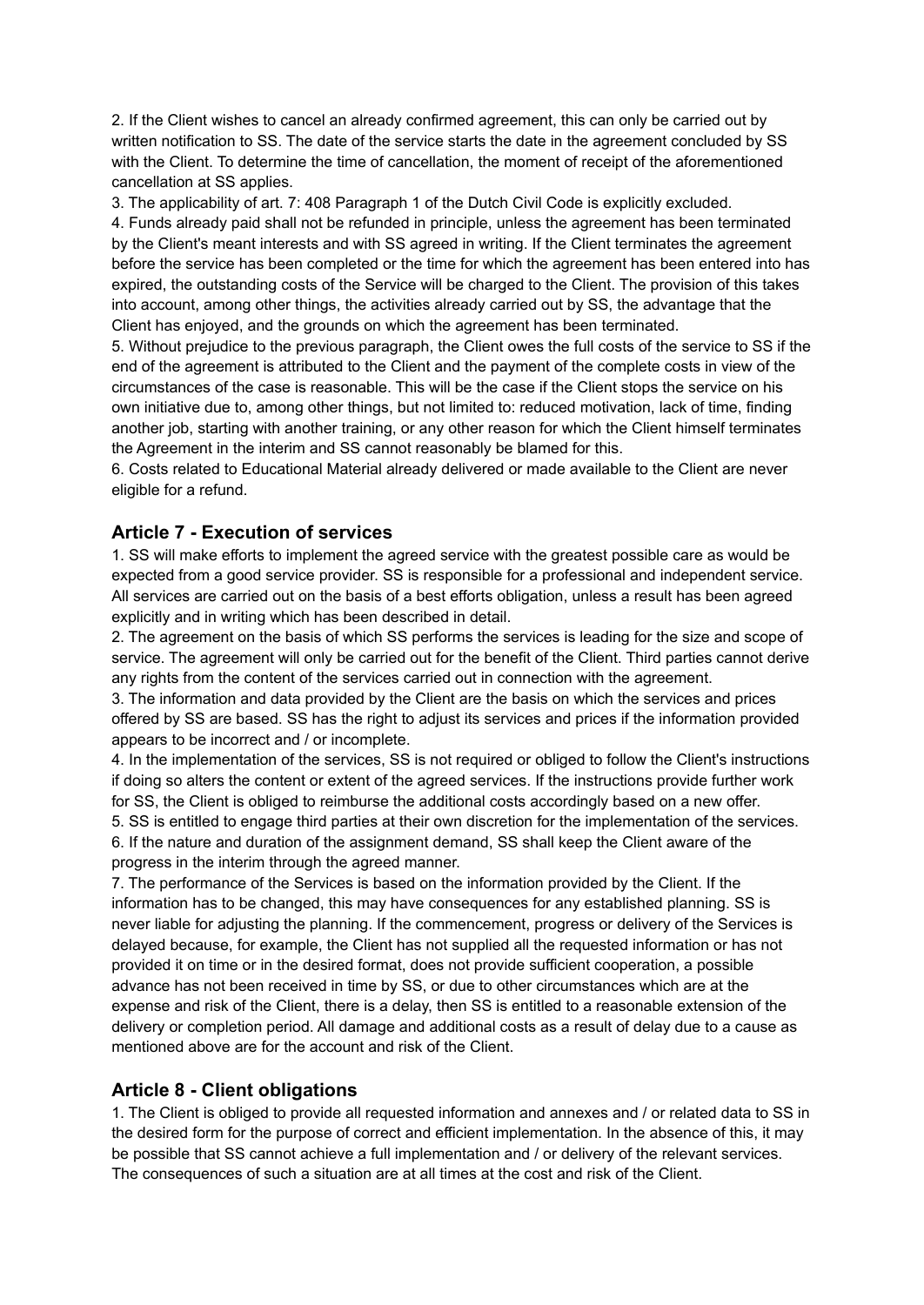2. SS is not obliged to check the accuracy and / or completeness of the information provided to it or to update the Client with regard to the information if it has changed over time, nor is SS responsible for the correctness and completeness of the information compiled by SS for third parties and / or provided to third parties in the context of the Agreement.

3. If necessary for the execution of the agreement, SS may request additional information. In the absence of this, SS is entitled to suspend its work until the information has been received, without being obliged to compensate for any damages whatsoever to the Client. In the event of changed circumstances, the Client must make this immediately known to SS, or no later than 3 working days after the change has become known.

4. Client and / or Participant must take care of the exam. SS does not offer exams.

### **Article 9 - Level test and intake interview**

1. After registration for an individual training, SS will invite the participant via e-mail for an assessment test and / or an online intake interview.

2. If the online intake interview must be rescheduled, the customer is required to notify SS by email within two working days. SS will confirm the dates proposed by the participant via email or has the right to refuse the proposed dates.

3. A fixed date for an assessment test and / or online intake interview between SS and participant must be agreed by both parties within 10 working days after signing the training contract.

4. All assessment tests and / or online intake interviews are separately carried out services for which payment is required.

5. The actual price for a possible assessment test and / or online intake interview is determined between participant and SS before the above takes place.

6. The costs for assessment tests and / or online intake interviews are mentioned in the training contract.

7. Group assessment tests and / or online intake interviews must be scheduled at least 21 days before the training start date.

8. Mouth-to-mouth advertising or a gentleman's agreement are not legally binding for assessment tests and online intake interviews, nor any other part of this contract.

### **Article 10 - Training material**

1. SS does not sell training material separately.

2. The training material is included in the price of every workshop, seminar, webinar or any other lesson or training.

3. When canceling a SS training, webinar, seminar, all the material must be returned to SS within 10 working days at the cost of the customer.

4. No reimbursement for a workshop or seminar is given until the training material has been returned to SS within the period described above.

#### **Article 11- Advice**

1. SS may, if instructed to do so, provide advice, draw up a plan of approach, design, report, plan and / or outline for the benefit of the service. The contents of this are not binding and only advisory in nature, but SS will observe its duties of care. Client decides himself and on his own responsibility whether they follow the advice.

2. The opinions provided by SS, in whatever form, are never to be regarded as medical, legal, tax and / or accounting technical advice. Even if SS assists the Client in negotiations, this advice is never legal advice. If the Client interprets this advice as legal and / or tax advice, the Client must first consult with a specialist trained for this purpose (lawyer / tax specialist).

3. The Client is obliged to assess proposals provided by SS at first request. If SS is delayed in its work, because the Client does not or do not give an assessment on a proposal made by SS, the Client is responsible for the consequences that this has created as a result.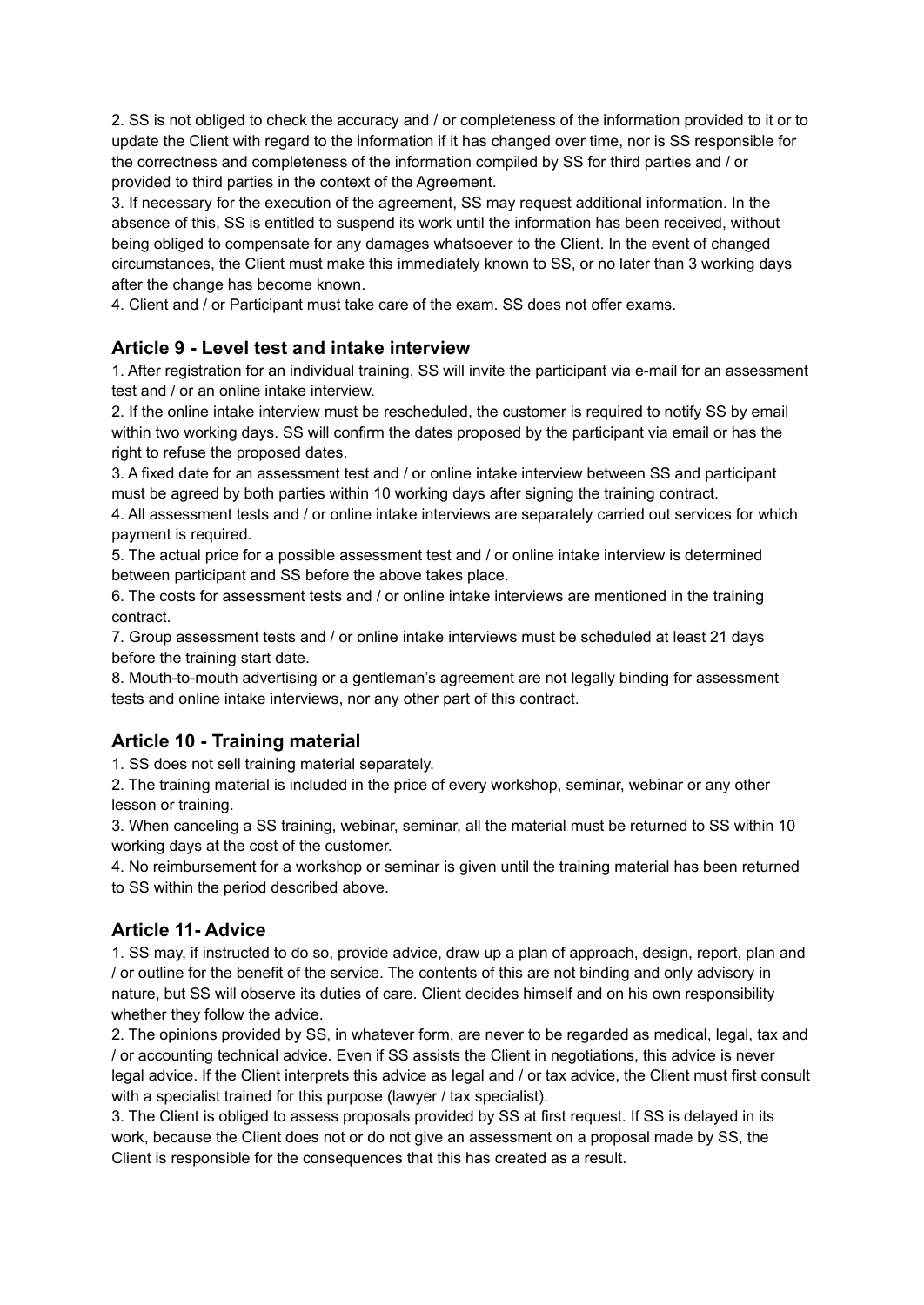4. The nature of the service entails that the result is at all times dependent on external factors that can influence the reports and advice of SS, such as the quality, accuracy and timely delivery of required information and data from the Client and its employees. The Client is responsible for the quality and for the timely and correct delivery of the required data and information.

5. The Client will report all circumstances in writing prior to the start of the work that are of interest or may be of interest including any points and priorities to which the Client wishes that special attention be paid.

# **Article 12 - (online) training, workshops, webinars, seminars, coaching, courses, lessons and / or other (online) education services, events and / or training**

1. SS provides (Online) training courses, workshops, webinars,

seminars, coaching, courses, lessons and / or other (online) educational services, events and / or training for the Client and its participants. If hereinafter refers to as a training, this also includes a workshop, webinar, seminar, coaching, course, lessons and / or other (online) educational services, events and / or training.

2. The training courses take place online via Zoom, Skype, Teams or other platforms, unless explicitly agreed that the training takes place at the SS location. If a training cannot take place, or there are delays because the participant is not properly prepared, or is otherwise not actively dealing with learning, all consequences of this will be on the account and risk of the participant.

3. The content of the training offered by SS and the advice given during the training is not binding and only advisory in nature, but SS observes its duties with care. The training is tailored as far as possible to the wishes of the Client as well as the needs of the relevant participant(s).

4. The Client will report all circumstances in writing prior to the start of the training that are important or may be important including any points and priorities for which the Client wishes that particular attention be paid.

5. The result of the service is at all times depending on the effort of the individual participant. Participants are deemed to actively participate in the service. If homework is specified or otherwise some preparation is required, participants must have completed this before the start.

6. SS is entitled to cancel or move the training to another date when SS's force majeure and / or illness. Client or participant and SS will consult on this.

7. If the Client or Participant decides to stop training during the Agreement, the Client or Participant is not entitled to a refund of monies already paid.

8. SS is entitled to cancel or move the training to another date if there are too few registrations. It is exclusively the decision of SS to move the training. If the Client is not available on the new date, the Client is entitled to a pro rata refund of monies already paid or can participate in training on another date. The parties will consult on this. If there are too many registrations, SS is entitled to have the training take place in several sessions. If applicable, the aforementioned situation will be discussed with the Client in a timely manner.

# **Article 13 - Training dates**

1. The dates are predetermined and established in group training. For didactic reasons and to guarantee quality, the minimum and maximum number of participants per group training is established. In situations of insufficient or excessive enrollment for a specific training, SS reserves the right to enroll a certain number of participants in the next training based on order of registration and in consultation with the person concerned.

2. In individual training sessions, the dates are set in consultation with participant and / or customer. These dates are recorded in writing when confirming training.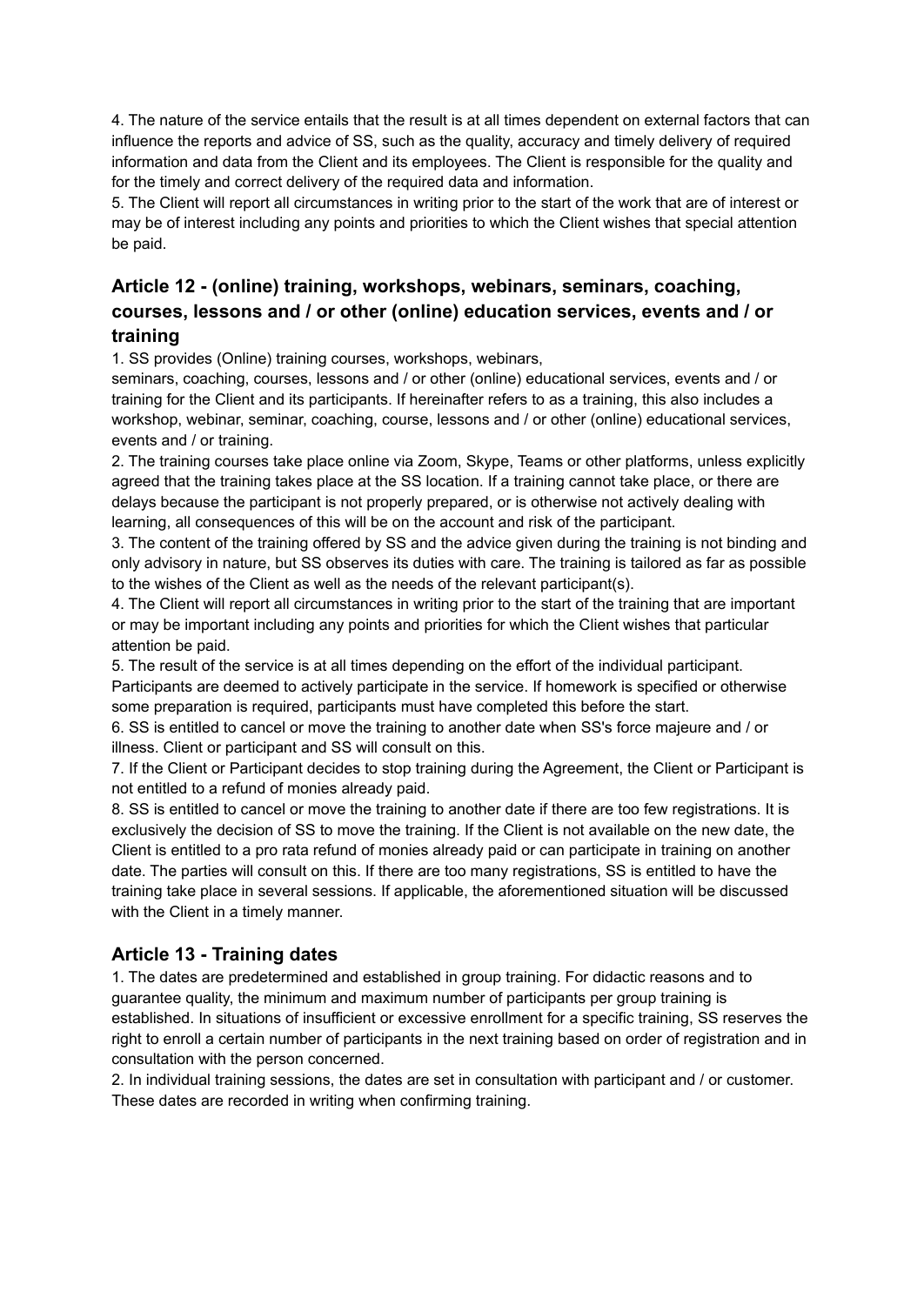# **Article 14 - Cancellation arrangement**

1. If you participate in a group training ((online) training courses, workshops, webinars, seminars, coaching, courses, lessons and / or other (online) educational services, events and / or training) it is not possible for the participant to change a training session. If a participant cannot follow a training, SS cannot offer replacement training; there will be no (partial) refunds.

2. In the case of an individual training, the following policy applies:

● A training session can be moved free of charge, provided that the change is communicated to SS at least 48 business hours (two working days) before the start of the relevant training. A new date will then be scheduled in consultation with the participant.

● If a training session is rescheduled in a timely manner, the participant reserves the right to follow a replacement training session for up to one year after the date of initial training session. If the parties have not established a replacement date within a year, SS reserves the right to terminate the training after the expiry of this period.

3. The arrangements and provisions shall only apply if the cancellation and the new appointment are communicated to the training administration in a timely manner. If a training session is canceled within 48 hours, the full price of the training will be charged.

# **Article 15 - Adjustments by SS**

1. In the event of illness and / or absence of a trainer for one or more sessions, SS will, if possible, provide an equivalent replacement.

2. If the above-mentioned replacement is not possible, SS will inform the participant as soon as possible and plan alternative dates as soon as possible.

3. In the event of illness and / or absence of a trainer, a participant / Client has no right to (damage) reimbursement.

### **Article 16 - Guarantee**

SS expressly makes no guarantee on any results to be achieved. If and which results participant achieves, fully depends on the commitment and choices of participant himself.

# **Article 17 - Additional activities and changes**

If the agreement shows that the agreement should be adjusted, or at the request of the Client, further work is needed to reach the desired result of the Client, the Client is obliged to compensate this additional work according to the agreed rate. SS is not obliged to meet this request, and may require the Client that a separate agreement is concluded and / or referred to a competent third party.

# **Article 18 - Prices and payment**

1. All prices are exempt from VAT.

2. SS carries out its services in accordance with the agreed (hourly) rate. If there is an hourly rate, the costs of the work will be calculated afterwards on the basis of the registration of the hours (post-calculation) generated by SS.

3. The Client is obliged to fully reimburse the costs of third parties, which are used by SS after approval from the Client, unless explicitly agreed otherwise.

4. The parties may agree that the Client must pay an advance. If an advance has been agreed, the Client must pay the advance before starting the performance of service.

5. The Client cannot derive any rights or expectations from a budget issued in advance, unless the parties have expressly agreed otherwise.

6. SS is entitled to increase the applicable prices and rates annually in accordance with applicable inflation rates. Other price changes during the agreement are only possible if and insofar as they are explicitly laid out in the agreement.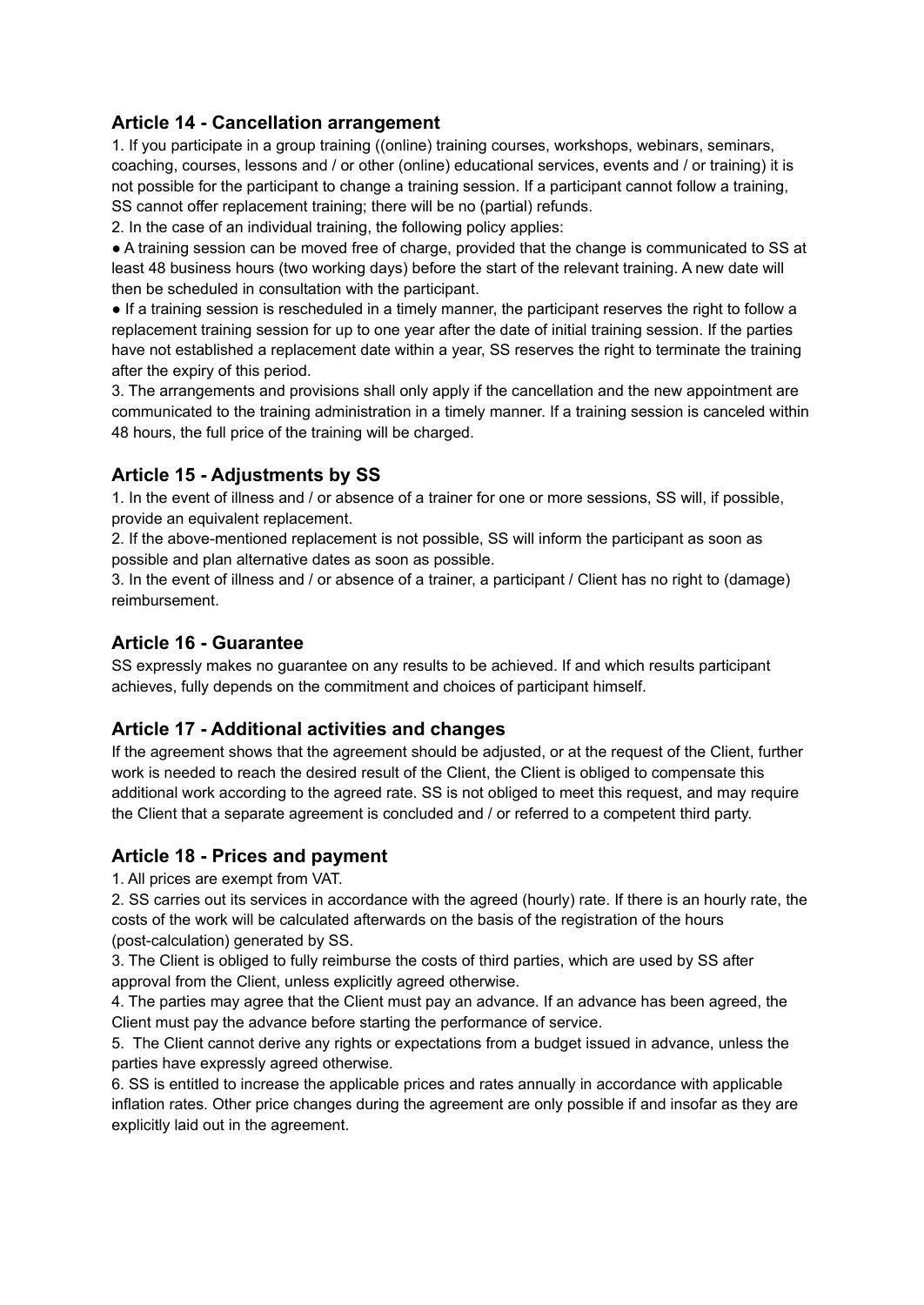7. The Client must pay these costs all at once, without settlement or suspension, within the specified payment term as stated on the invoice to the account number and details of SS made known to the Client.

8. In the event of liquidation, insolvency, bankruptcy, involuntary liquidation or request to payment towards the Client, payment and all other obligations of the Client shall be immediately due and payable under the agreement.

# **Article 19 - Debt Collection Policy**

1. If the Client does not meet its payment obligation, and has not fulfilled its obligation within the specified payment term, the Client, if a company, is in default by operation of law. The Client, being a Consumer, will first receive a written reminder with a term of 14 days after the date of the reminder to still meet the payment obligation, including a statement of the extrajudicial costs if the Consumer does not meet its obligations within that term, before the Client is in default.

2. From the date that the Client is in default, SS will be entitled, without further notice of default, to the statutory commercial interest from the first day of default until full payment, and compensation for the extrajudicial costs in accordance with Article 6:96 of the Dutch Civil Code, to be calculated according to the graduated scale from the decision on compensation for extrajudicial collection costs of 1 July 2012.

3. If SS has incurred more or higher costs that are reasonably necessary, these costs are eligible for reimbursement. The full legal and execution costs incurred are also for the account of the Client.

### **Article 20 - Privacy, data processing and security**

1. SS handles (personal) data of the Client or Participants with care and will only use it in accordance with the applicable standards. If requested to do so, SS will inform the person concerned about this. 2. The Client is responsible for the processing of data that is processed using a service of SS. The Client also guarantees that the content of the data is not unlawful and does not infringe any rights of third parties. In this context, the Client indemnifies SS against any (legal) claim related to this data or the execution of the Agreement.

3. If, on the basis of the Agreement, SS must

provide information security, this security will meet the agreed specifications and a security level that is not unreasonable, given the state of the art, the sensitivity of the data, and the associated costs.

### **Article 21 - Suspension and dissolution**

1. SS has the right to keep the information, data files and more it has received or realized if the Client has not yet (fully) fulfilled its payment obligations. This right remains in full force if a reason for SS arises which justifies suspension in that case.

2. SS is authorized to suspend the fulfillment of its obligations as soon as the Client is in default with the fulfillment of any obligation arising from the Agreement, including late payment of its invoices. The suspension will be immediately confirmed in writing to the Client.

3. In that case, SS is not liable for damage, for whatever reason, as a result of the suspension of its activities.

4. The suspension (and / or dissolution) does not affect to the payment obligations of the Client for work already performed. In addition, the Client is obliged to compensate SS for any financial loss that SS suffers as a result of the Client's default.

### **Article 22 - Force majeure**

1. SS is not liable if it is unable to fulfill its obligations under the Agreement as a result of a force majeure situation.

2. Under force majeure on the part of the SS, any case, but is not limited to: (i) force majeure from SS suppliers, (ii) failure on the part of suppliers prescribed or recommended to SS by the Client or its third parties to properly fulfill obligations, (iii) defective (software) programs or any third parties involved in the performance of the service, (iv) government measures, (v) breakdown of electricity, internet, data network - and / or telecommunications facilities, (vi) illness of employees of SS or advisers engaged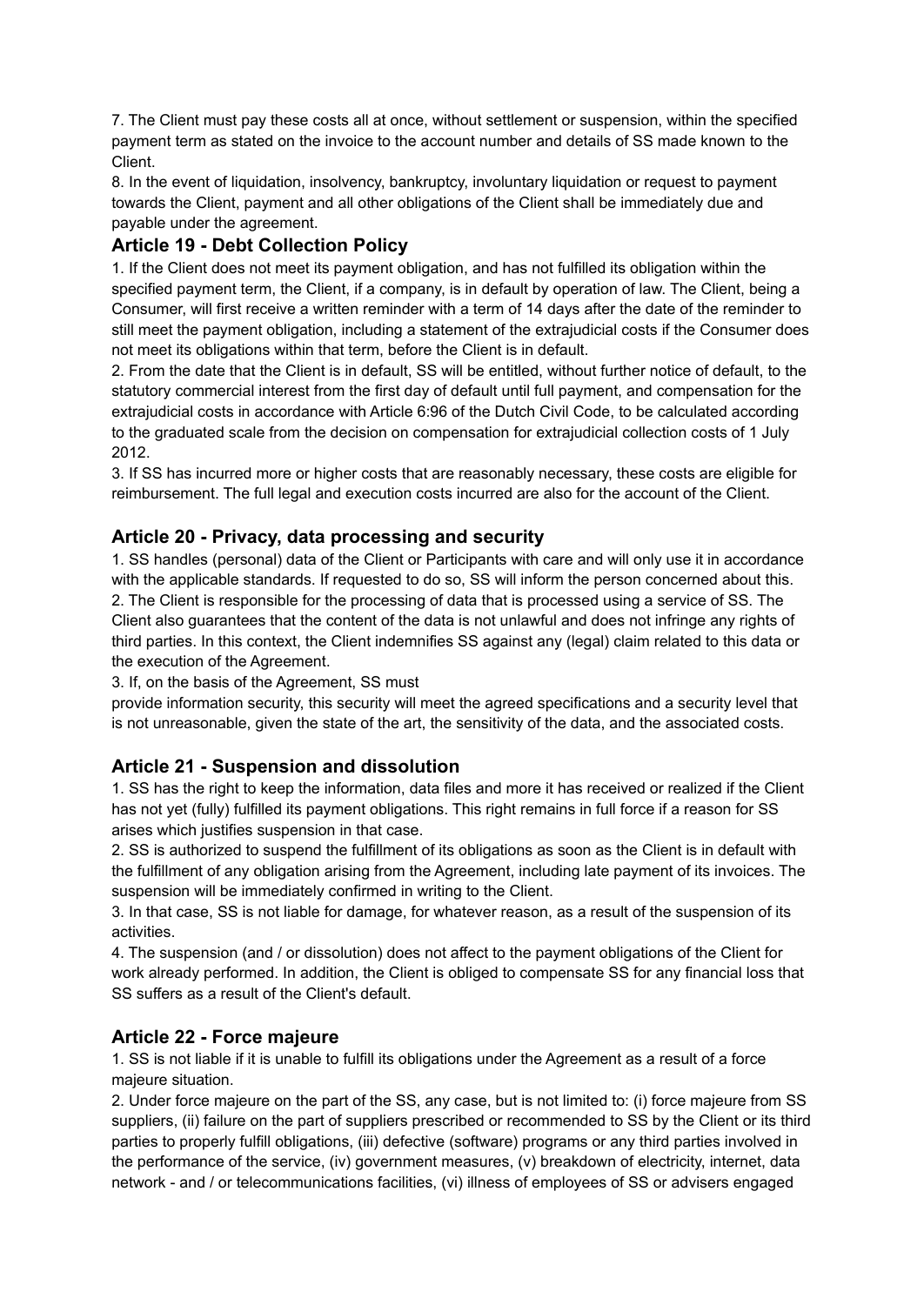by it and (vii) other situations which, in the opinion of SS, fall outside its sphere of influence that temporarily or permanently prevent the fulfillment of its obligations.

3. In case of force majeure, both Parties have the right to terminate the Agreement in whole or in part. In that case, all costs incurred before the dissolution of the Agreement will be paid by the Client. SS is not obliged to compensate the Client for any losses caused by such revocation.

#### **Article 23 - Limitation of liability**

1. If any result specified in the Agreement is not achieved, a shortcoming on the part of SS will only be deemed to exist if SS has expressly and explicitly promised this result when accepting the Agreement. 2. In the event of an attributable shortcoming on the part of SS, SS is only obliged to pay any compensation if the Client has given SS notice of default within 14 days of discovery of the shortcoming and SS has subsequently failed to rectify this shortcoming within a reasonable period of time. The notice of default must be submitted in writing and contain an accurate and adequate description / substantiation of the shortcoming, so that SS is able to respond properly.

3. If the provision of Services by SS leads to liability on the part of SS, that liability is limited to the total amount invoiced in the context of the Agreement, but only with regard to the direct damage suffered by the Client, unless the damage is the result of intent or deliberate recklessness on the part of the SS. Direct damage is understood to mean: reasonable costs incurred to limit or prevent direct damage, determining the cause of damage, direct damage, liability and the method of repair. 4. SS expressly excludes all liability for consequential damages. SS is not liable for indirect damage, trading loss, loss of profit and / or loss suffered, lost savings, damage due to business interruption, capital losses, delay damage, interest damage and immaterial damage.

5. The Client indemnifies SS against all third-party claims as a result of a defect resulting from a service provided by the Client to a third party and which partly consisted of Services provided by SS, unless the Client can demonstrate that the damage was solely caused by the service provided by SS. 6. Any advice provided by SS, based on Incomplete and / or incorrect information provided by the Client is never grounds for liability on the part of SS.

7. The content of the advice provided by SS is not binding and only advisory in nature. The Client himself decides and under its own responsibility whether it will follow the proposals and advice of SS mentioned herein. All consequences arising from following the advice are for the account and risk of the Client. The Client is at all times free to make its own choices that deviate from the advice provided by SS. SS is not bound by any form of refund or compensation if this is the case.

8. If a third party is hired by or on behalf of the Client, SS is never liable for the actions and advice of the third party engaged by the Client as well as the processing of results (of advice given) of the third party engaged by the Client in SS's own advice.

9. SS does not guarantee a correct and complete transmission of the content of emails sent by / on behalf of SS, nor for its timely receipt.

10. Successful completion of the Service by the Participant

is not guaranteed. The Participant is always responsible for the successful completion of the Service. SS has a best efforts obligation to guide the Participant to the best of its ability within the framework of the Agreement. Any liability for damage suffered by the Participant as a result of the failure to successfully complete the Service is excluded, expressly including consequential damage. This is always the case except in the situation in which there is intent or deliberate recklessness on the part of SS. However, in that case too, the liability is limited as described in paragraph 3 of this article. 11. All claims by the Client due to shortcomings on the part of SS will lapse if they have not been reported to SS in writing and with supporting reasons within one year after the Client was aware or could reasonably have been aware of the facts on which the claims are based. One year after the termination of the Agreement between the parties, the liability of SS lapses.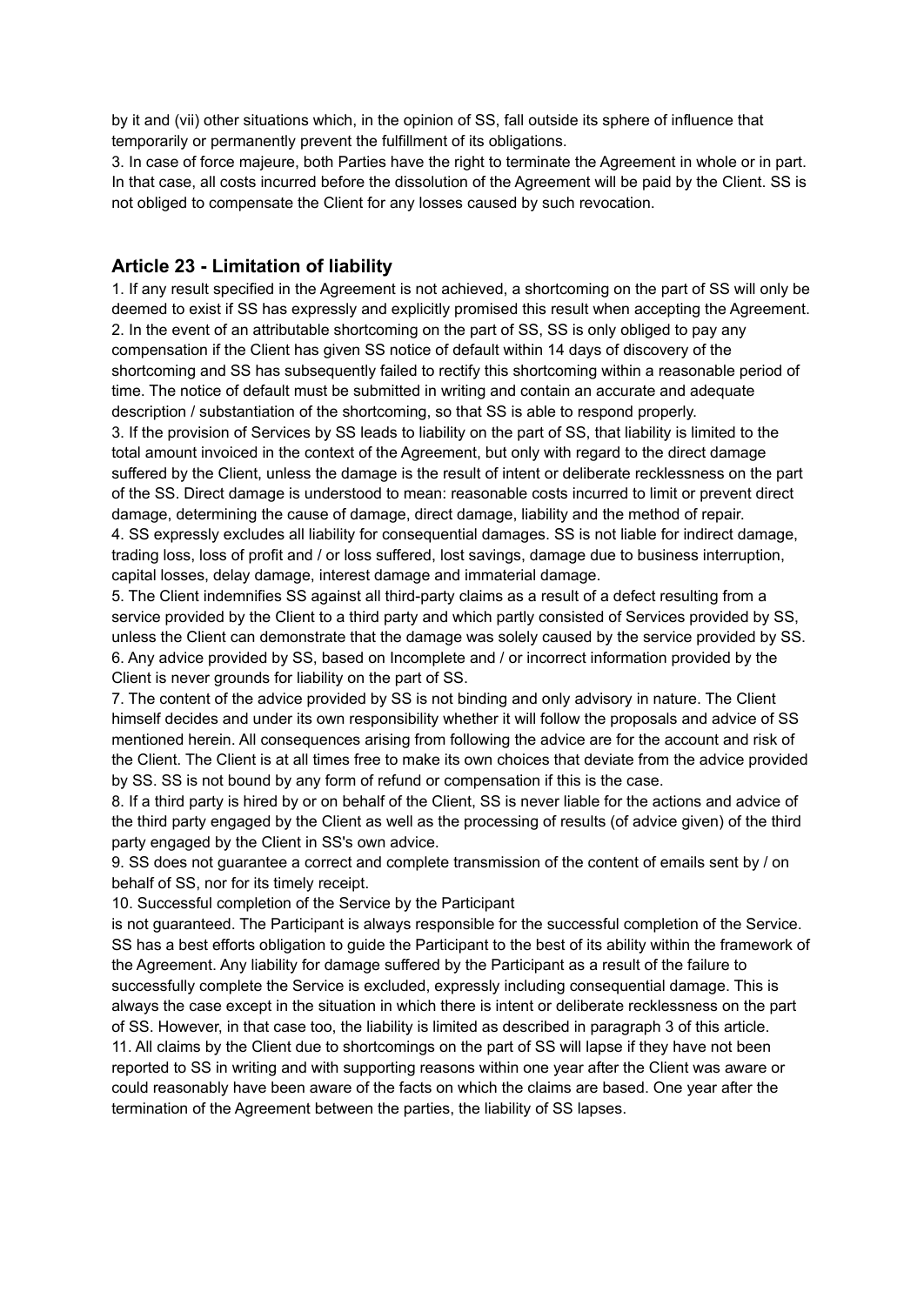# **Article 24 - Confidentiality**

1. SS and Client commit themselves to secrecy of all confidential information obtained in the context of an assignment. Confidentiality arises from the assignment and must also be assumed if it can reasonably be expected that it concerns confidential information. Confidentiality does not apply if the information in question is already public / commonly known, the information is not confidential and / or the information was not disclosed to SS during the Agreement with the Client and / or was obtained by SS in some other way.

2. In particular, the secrecy pertains to advice, reports, designs, working methods, training material and / or reporting regarding the assignment of the Client drawn up by SS. The Client is expressly prohibited from sharing its contents with employees who are not authorized to take cognizance of this and with (unauthorized) third parties. Furthermore, SS always exercises the required care in dealing with all business-sensitive information provided by the Client.

3. If SS on the basis of a legal provision or a judicial decision is obliged to (partly) provide the confidential information to the law or competent court or to a designated third party and SS cannot invoke a right of nondisclosure, SS is not obliged to pay any compensation and does not give the Client any ground for dissolution of the Agreement.

4. The transfer or dissemination of information to third parties and / or publication of statements, advice or productions provided by SS to third parties requires the written permission of SS, unless such permission has been expressly agreed in advance. The Client will indemnify SS against all claims by such third parties as a result of reliance on such information disseminated without the written consent of SS.

5. SS and the Client also impose the confidentiality obligation on third parties to be engaged by them.

### **Article 25 - Intellectual Property Rights**

1. All intellectual property rights and copyrights of SS, including but not limited to all designs, models, training material, reports and advice, are vested exclusively in SS and will not be transferred to the Client unless expressly agreed otherwise.

2. If it has been agreed that one or more of the aforementioned items or works of SS will be transferred to the Client, SS is entitled to conclude a separate Agreement for this and to demand appropriate monetary compensation from the Client. Such compensation must be paid by the Client before it acquires the relevant items or works with the corresponding IP rights.

3. The Client is prohibited from disclosing and / or reproducing, modifying or making available to third parties (including use for commercial purposes) all documents and software on which the IP rights and copyrights of SS rest, without express prior written permission from SS. If the Client wishes to make changes to goods delivered by SS, SS must explicitly agree to the intended changes.

4. The Client is prohibited from using or disseminating the goods and documents on which the intellectual property rights of SS rest other than as agreed in the Agreement.

5. The parties will inform each other and take joint measures if an infringement of IP rights occurs.

### **Article 26 - Indemnification and accuracy of information**

1. The Client is responsible for the accuracy, reliability and completeness of all data, information, documents and / or records, in whatever form it provides to SS in the framework of an Agreement, as well as for the data which it has obtained from third parties and which has been provided to SS for the purpose of carrying out the service.

2. The Client indemnifies SS against any liability resulting from failure to fulfill its obligations or failure to fulfill them in time with regard to the timely provision of all correct, reliable and complete data, information, documents and / or records.

3. The Client indemnifies SS against all claims from the Client and third parties engaged by it or working under it, as well as from Clients of the Client, based on the failure to obtain (timely) any subsidies and / or permissions required in the context of the execution of the Agreement.

4. The Client indemnifies SS against all third-party claims arising from the work performed for the Client, including but not limited to intellectual property rights on the data and information provided by